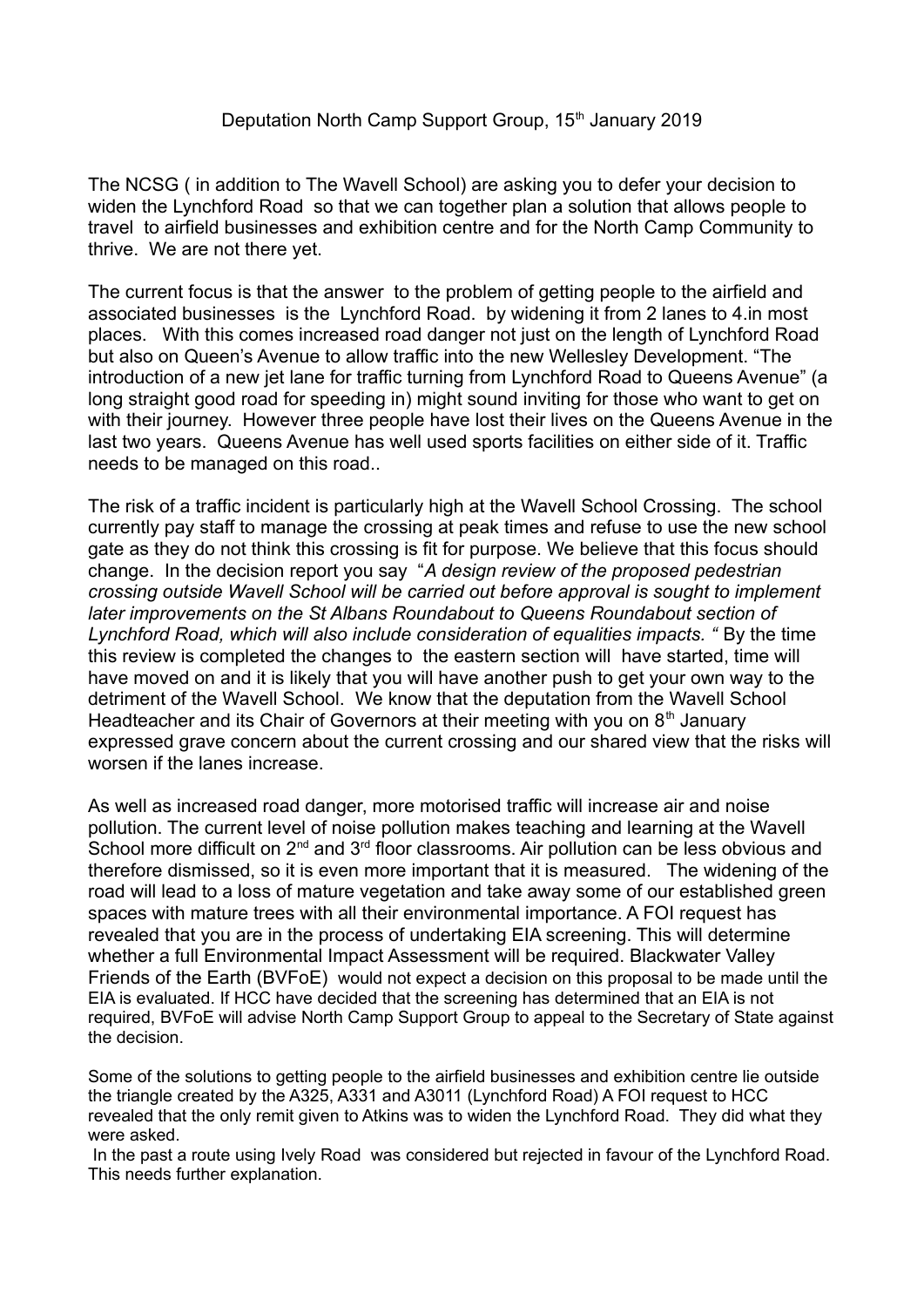The A327 route from Junction 4a was rejected as it would require a "very expensive bridge" to be built over the railway. The A327 bridge over the railway and Fleet Road is relatively new, does not have a weight restriction and is already a busy transport link for motorised vehicles including larger vehicles. The new Bramshott Lane that leads into the airfield has recently been upgraded to take more traffic including HGV's . Please could you investigate this route further as was also requested by the Wavell School deputation on 8<sup>th</sup> January.

 The building of a slip road onto the A331 to serve the Wellesley development should be compared with widening of the Lynchford Road, not just in terms of cost but also in terms of reduced congestion and community benefits.

Allison's Road now a 4 lane road is being reduced to two lanes because it will go through a residential area. Whereas the Lynchford road which also goes through a community with the military on the South side and civilian on the North side is being widened. There is an irony here.

The airfield businesses, Farnborough Business Park, the businesses around BAE Systems and Cody Technology Park are not served by a regular bus route. The only choice for much of the work force is to travel by car. Farnborough Business Park do provide a private shuttle bus service. This could be extended to serve North Camp, Ash Vale and Aldershot train stations. We recommend that a public bus service is created to provide regular public transport from train stations and maybe a park and ride facility that directly takes the passenger through the airfield business areas to allow for choice.

We have done some calculations that reveal that: At a speed of 30 mph a mile of carriageway holds about 52 cars (say one bus load).

With a 2 sec gap between vehicles only 60 cars pass in 2 minutes, so a bus every 2 minutes will carry nearly the same amount of people. A bus every 5 minutes from the A331 junction to the airfield could remove around 40% of commuting cars. All that is needed is a park and ride facility in the right place. There maybe some land available by the Blackwater Valley River Path close to North Camp Station for example.

Has a transport study been done to assess how people get to airfield businesses? Have visitors and the workforce been encouraged or incentivised to make choices beyond travel by car? Are the businesses aware of the cost to local residents created by their travel choices? Do they know where North Camp is?

The exhibition centre boasts free parking on a secure and private site. In the instruction on how to travel to the centre they only consider motorised vehicle drivers. "*Follow the Farnborough signs on all major routes. SatNav users should enter GU14 6AZ for directions to the nearby Queens Roundabout, "* There is no mention of public transport and why should there be? There isn't any. The regular number 1 bus from Farnborough Main Station does not go close enough to the exhibition centre. Another point is that most exhibitions start after peak travel hours so journeys to function will be after periods of congestion or maybe at weekends.

The North Camp Community must not carry the whole weight of getting people to and from airfield businesses, Wellesley and the Exhibition Centre. They must take some ownership. For example the exhibition centre could give incentives to the use of public transport by giving price reductions for those that make that choice. Have you spoken to any of those businesses who benefit from the widening of the Lynchford road about travel plans and encouraging sustainable choices?

We are pleased that a high quality mini Holland active travel corridor is to be created between the Queens Hotel and the A331 (in particular North Camp East Scheme) This corridor will help people make the choice to cycle or walk rather than drive which will lessen the demand for capacity on the Lynchford Road. If high quality cycling and walking infrastructure is coupled with good public transport connections, and park and ride facilities then the road would not need to be widened. If the road is widened to increase capacity because of induced demand any benefits will be temporary. The net result will be that at peak times traffic will be stacked side by side rather than in a single line.